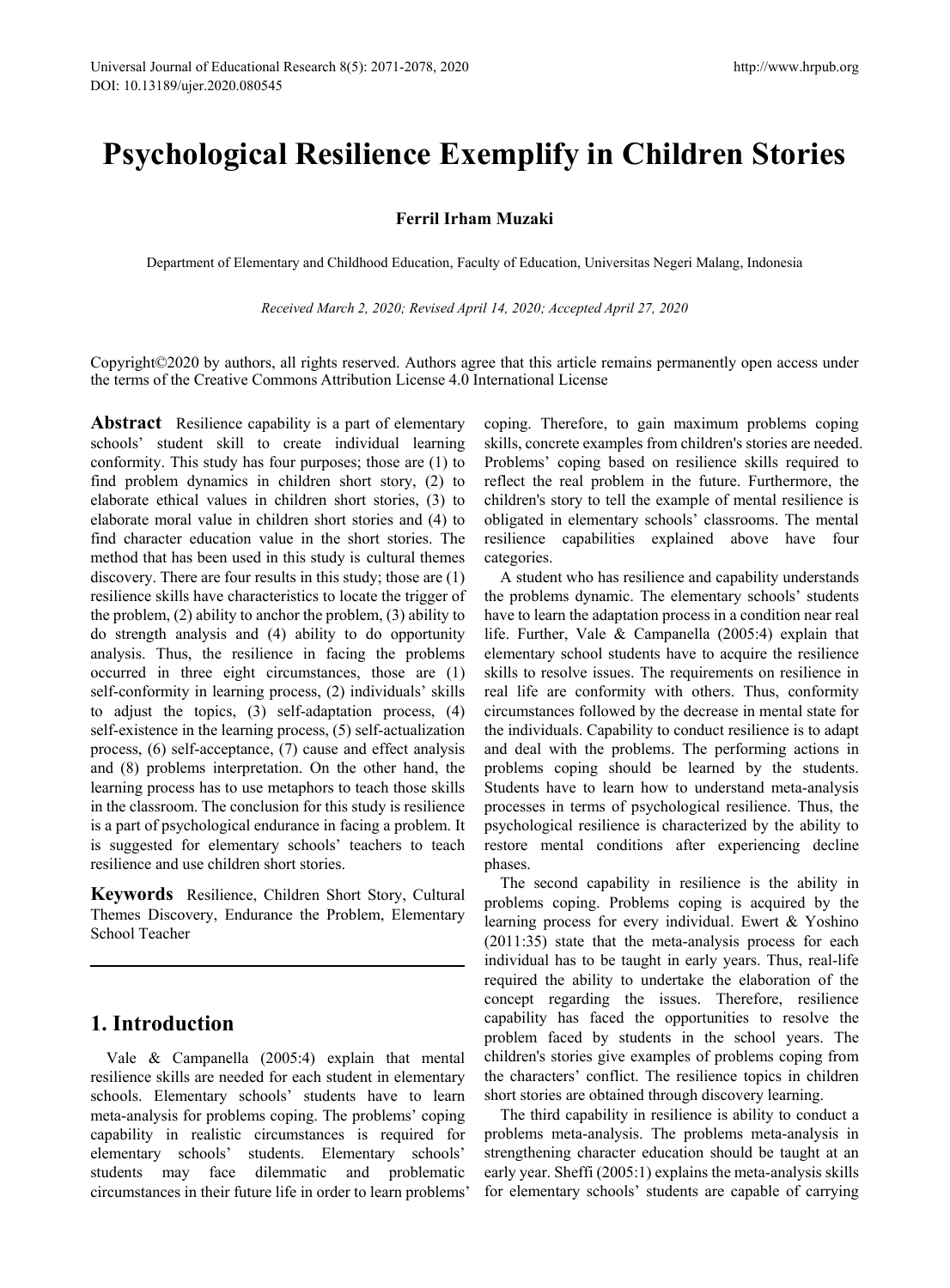out the problem in everyday life. Each student has to understand the concept resilience by looking at the short stories. The children's story based on psychological resilience is purposed to teach integrity.

The fourth capability in resilience is the ability to do problems mapping to solve problems. Randall, Baldwin, McKenize-Mhor, Mc Kim & Furlong (2015:155) explain that in resilience, each individual has to be taught the conditions that are faced in real life. The disruptive circumstances are following psychological students' condition to develop acquisitions on resilience. Therefore, the children's stories that teach the values psychological resilience become the subject that is an example of resilience.

Resilience is a capability to mental struggle for elementary school students. Braga & Mello (2012:134) state that capability for the individual to recover is a part resilience process. Thus, the capability for elementary schools' students to perform the meta-analysis follows the ability to resolve the problems. Resilience is a part of the mental skills for individuals to perform a meta-analysis in problems breakdown. Based on the explanation above, this study has the purpose to carry out the analysis in lines that exist in the psychological resilience that is contained in the children's stories.

# **2. Materials and Methods**

This study used cultural themes discovery. This study used cultural themes discovery since this study is purposed to understand the content of psychological resilience which is spoken by the charters. The psychological resilience as the spoken text could be classified into small categories based on meaning of the words, phrase, or clause. According to Krippendorf (1984), the procedure in cultural themes discovery has five steps. Those steps are componential analysis, sampling, recording/coding, search similarity, and search universal themes.

The research data are phrases, clauses, and sentences of written text. The phrase data is a compound word that contains a short statement in the children's short story. The clause data is a clause containing a resilience message. The sentence data is a complete sentence that contains a resilience statement. Sources of data in this study are classic short stories, those are *Cinderella*, *Father Frost*, *Jack and Beanstalk*, *Little Red Riding Hood*, *The Emperor New Clothes*, *Three Little Pigs, The Ugly Duckling and The Velveteen Rabbit.* Those short stories are short stories that children had good reviews from. The children's short stories are collected from *websites and various sources.*

The instruments are phrases, clauses, and sentences corpus checklist designed objectively and systematically for identifying characteristics on communicational message based on communications factors. Those communication factors are speakers, code, media, purposes, and the situation in the conversation. The data collection is in three steps. Those steps are (1) to browse in short story criticism, (2) to download a short story that became the object of research, and (3) to observe the short story cuts in websites that are being uploaded by short story authors.

Data which have been collected from children's short stories are analyzed. This data analysis is using three steps. Those steps are (1) a large grouping of the messages that are in the children's short story, (2) codifying resilience statements in the children's short story, and (3) the synthesis of meaning implicates resilience statements that have been classified and codified. These three steps are undertaken to obtain a resilience message conveyed in the children's short story.

# **3. Results and Discussion**

#### **3.1. Results**

In children's stories, there are four resilience skills exhibited by characters in children's stories. Those are the ability to analyze the problems' triggers, the ability to solve problems' anchor, the ability to do strength analysis and the ability to do opportunity analysis. The resilience skills above are explained below.

#### **3.2. The Ability to Locate Problems' Trigger**

Braga, Mello, et all (2012:135) state that the ability to analyze the problems' trigger is the capability to find the problems' root. In the analysis problems' trigger, skills are to find situations from the problems' root. The capability to analyze the problems root hand in hand with the capability to synthesize root of the problems. Another thing that is seen though is the skill to study from a root cause. The ability to conduct critical analysis problems is also a discussion topic along with the ability to conduct guided discoveries. Increased ability to conduct a study of developed situations is a part of the ability to find phenomena that problem development. The skill to conduct a problem discovery becomes a part of the ability to locate the triggers of a problem. It could be concluded that the ability finds problem sources.

"It happened that the King's son gave a ball, and invited all persons of fashion to it. Our young misses Also were invited, for they cut a very grand figure among the quality. "

In the sentence above, the phrase 's ability to cope the problem is a capability that is owned by a main character. In the phrase "cut a very grand among quality" is a meaningful phrase that is the way to problems coping in improving self-quality.

Many years ago, there was an Emperor, who was so excessively fond of new clothes, that he spent all his money in a dress.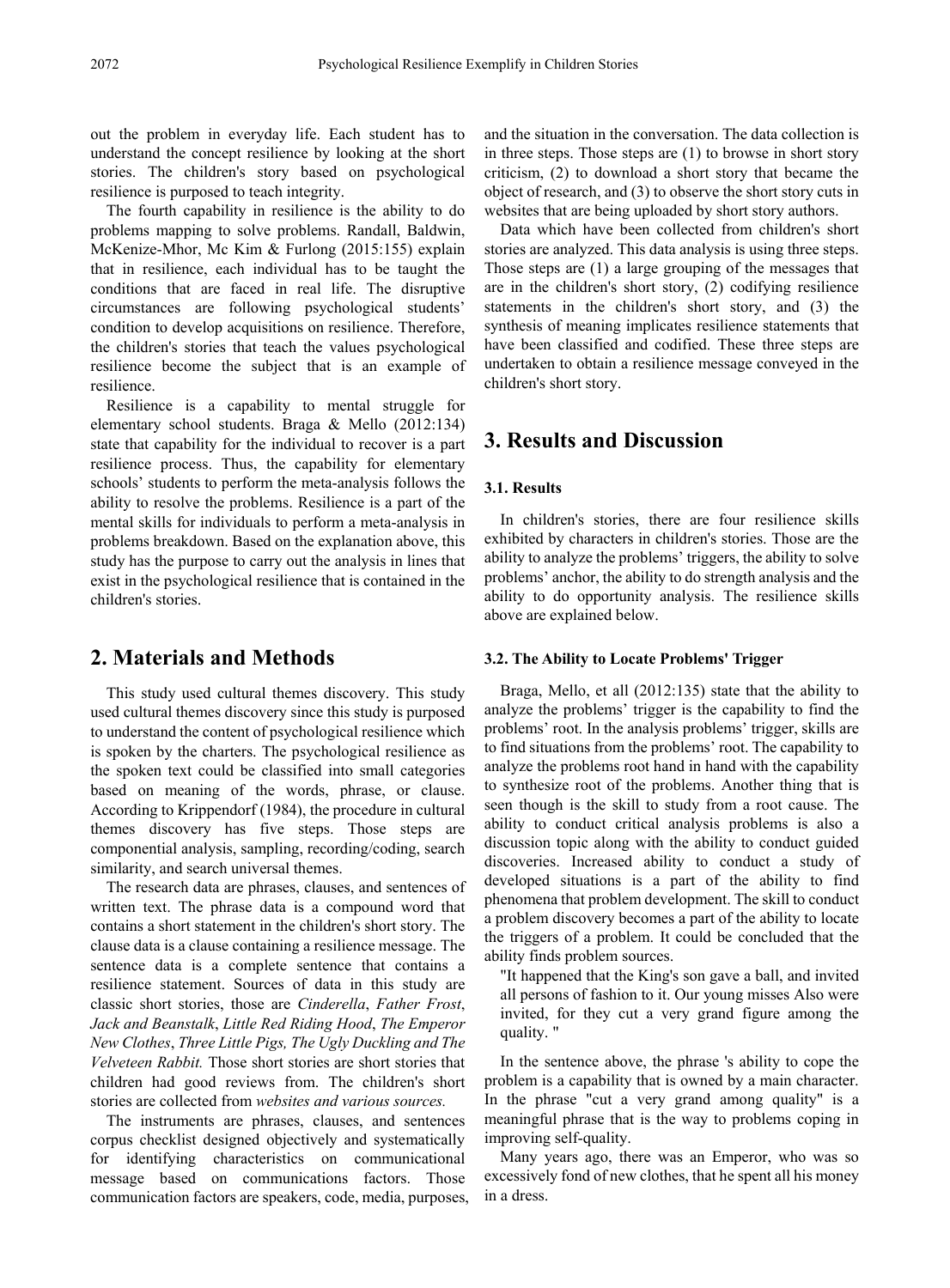In the phrase above, it is told that "the emperor" trying to divert the problems that faced with how to buy a new clothes.

"The next day, when Jack woke up in the morning and looked out of the window, he saw that a huge beanstalk had grown from his magic beans! He climbed up the beanstalk and reached a kingdom in the sky. "

In this sentence, the phrase " looked out of the window " is a phrase that expresses that the problem can be solved. The phrase is a metaphor of diverting internal problems by looking at external situations.

"The next day, a wolf happened to pass by the lane where the three little pigs lived; and he saw the straw house, and he smelled the pig inside. He thought the pig would make a mighty fine meal and his mouth began to water."

In this paragraph, it appears that the figure of "the wolf" is a figure who has the opportunity to carry out selftransformation that is diverting self- problems. Figures "wolf" appears trying to cope from his problems, by way of entry into the house main character.

"There were other things in the stocking, nuts and oranges and a toy engine, and chocolate almonds and a clockwork mouse, but the Rabbit was quite the best of all."

In the paragraph above, it is told that the principal figures have the capability to do problems coping. It is indicated by the phrase "the stocking, nuts and oranges and a toy engine, and chocolate almonds and a clockwork mouse" which shows that the main character is trying to provide multi items as a means to cope the problem.

"The poor girl bore all patiently, and dared not tell her father, who would have rattled her off; for his wife governed him entirely."

In the data above, the dynamics of the problem is the ability of the possessed main character, namely Cinderella. For the problem above, then the figures principal despite dealing with the reality of the problems that problems in social economy.

"Oh, it is excellent!" replied the old minister, looking at the loom through his spectacles. "This pattern, and the colors, yes, I will tell the Emperor without delay, how very beautiful I think of them."

In the sentence above, it is more interpreted as an effort to interpret the phrase life. The sentence above shows that dynamics of problems is a part of life.

"Once upon a time there lived a poor widow and her son Jack. One day, Jack's mother told him to sell Reviews their only cow. "

In the phrase "there lived a poor widow and her son Jack", emphasizing on the dynamics of the problem that is faced by an individual.

The phrase "to sell their only cow" shows that the

dynamics of life though focused on the economic point below.

"The third little pig worked hard all day and built his house with bricks. It was a sturdy house complete with a fine fireplace and chimney. It looked like it could stand with the strongest winds."

In this paragraph, it told the problems faced by the characters in the story. The phrase "built his house with a brick" is a phrase that shows that the problem of a character that is no house is given a solution.

#### **3.3. Ability to Find Problems' Anchor**

Braga, Mello, et all (2012:136) state that the ability to analyze the problems' anchor is the ability to do an analysis of the problems' anchor. The ability to analyze the problems' anchor in the discussion topic is in line with the capability to anchor issues that faced the main character. The main problem analysis of a debate faced by the main character goes hand in hand with the ability to learn from a problem. The ability to topic analysis is the capability to conduct inventions in a structured way. The ability to find facts that are connected to one another. The ability to analyze the skills to solve problems is part of the ability to solve the problems at hand.

"THERE was once a velveteen rabbit, and in the beginning he was really splendid. He was fat and bunchy, as a rabbit should be; his coat was spotted brown and white, he had real thread whiskers, and his ears were lined with pink sateen. On Christmas morning, when he sat wedged in the top of the Boy's stocking, with a sprig of holly between his paws, the effect was charming."

In the paragraph above the hook "He was fat and bunchy, as a rabbit should be; his coat was spotted brown and white, he had real thread whiskers, and his ears were lined with pink sateen " shows the dynamics of the problem that is faced by the main character. The main character is told not to have the power to act.

"I will send my faithful old minister to the weavers," said the Emperor at last, after some deliberation, "he will be best able to see how the cloth looks; for he is a man of sense, and no one can be more suitable for his office than he is."

In the sentence above, the tendency to carry out improvements on concepts that are used by the king to use Meta-Analysis, which aims to look for anyone who 's best to carry out the task.

"Are you warm, maiden? ' he Replied. "

In the phrase above, using the question " are you warm Maiden " is an effort to carry out the analysis of the situation that is faced by opponents to talk.

#### **3.4. Ability to Do Strength Analysis**

Woods (2017:21) states that ability to do strength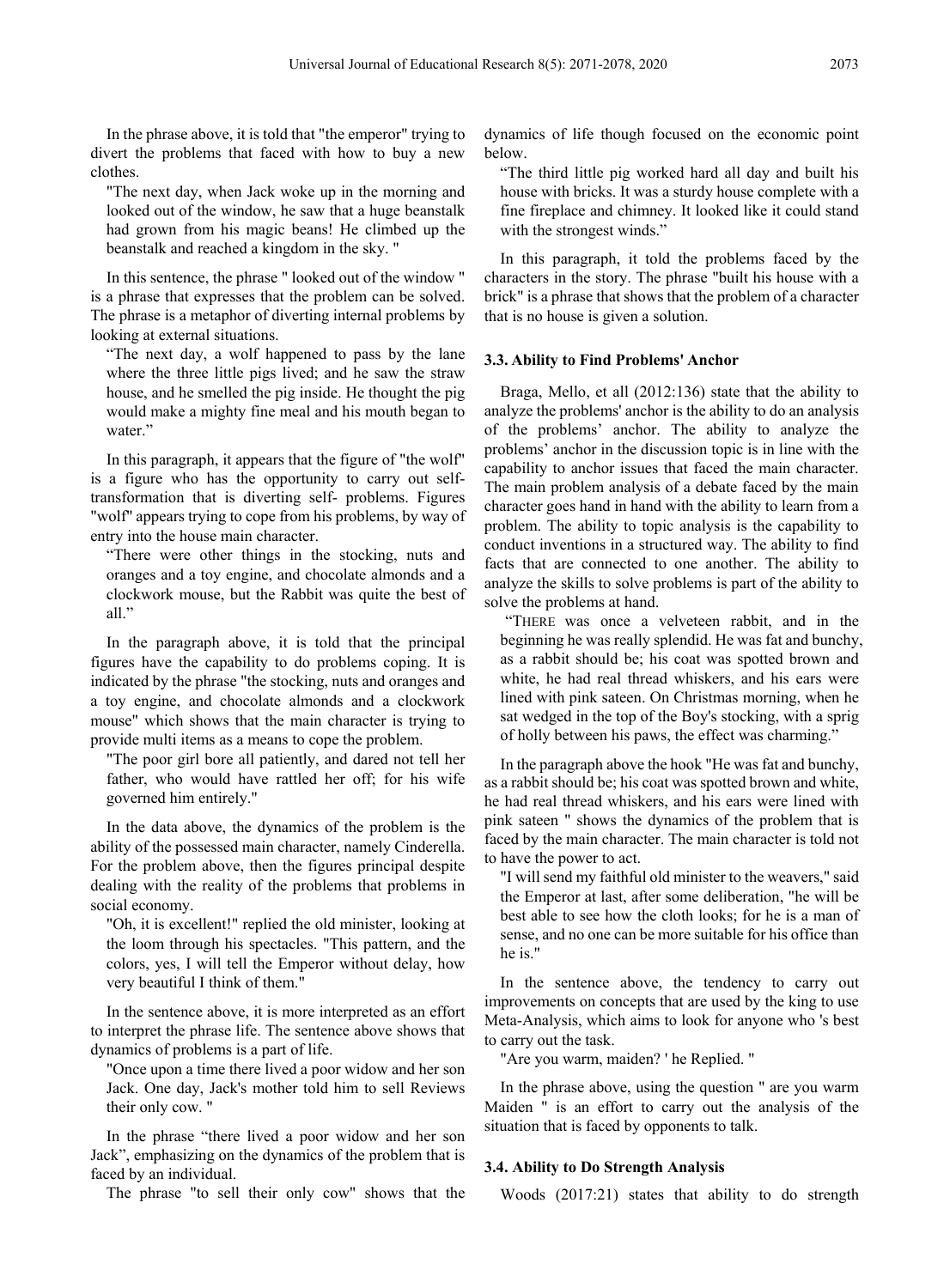analysis in daily life is part of the capability to analyze the challenges faced by the main character. The ability to do an analysis of the strategies implemented is a skill to develop knowledge. The skills to analyze problems' background are the skills to analyze the potential problems that probably arise. The ability to problem analysis is part of the ability to problems' learning by elementary schools' students.

"Then King Frost stooped down, and bent over the girl, and the crackling sound grew louder, and the air seemed to be full of knives and darts"

This sentence shows that the ability to do meta-analysts is worth in character education.

"The grandmother lived out in the woods, half a league from the village, and just as the Little Red Riding Hood entered the wood, a wolf met her. Little Red Riding Hood did not know what a wicked creature he was, and was not at all afraid of him."

In the phrase above, Little Red Riding Hood does not know the creature that approached it. The phrase "did not know what a wicked creature he was" indicates that the character of Little Red Riding Hood is no process, Meta-Analysis were missing from the activity of these.

"The first little pig was very lazy. He didn't want to work at all and he built his house out of straw. The second little pig worked a little bit harder but he was somewhat lazy too and he built his house out of sticks. Then, they sang and danced and played together in the rest of the day."

In this paragraph, there seems to be a comparison of meta-analysis skills between characters. The third character in the story has the ability to meta-analysis, which is different from one to another.

## **3.5. Ability to Do Opportunity Analysis**

Woods (2017:22) states that ability to conduct opportunity analysis goes hand in hand with the ability to analyze the impact of an event. In this case, the skills do an analysis of the phenomenon at hand. The ability of event analysis encountered by the time of students' learning transformation. The capability to observe the situation faced by the community. The ability to carry out a factors analysis which is the impact of changes.

"One egg is not hatched yet," said the duck, "it will not break. But just look at all the others, are they not the prettiest little ducklings you have ever seen? They are the image of their father, who is so unkind, he never comes to see."

The phrase above shows that character is doing a meta-analysis of the problems that exist to the main character. This is shown in the phrase "it will not break. But just look at others" which shows an analysis of the patterns that occur between one egg with another egg.

"It was lovely summer weather in the country, and the golden corn, the green oats, and the haystacks piled up in the meadows looked beautiful."

The sentence above shows their meta-analysis. This is shown from the description that appears in the phrase "the haystacks piled up in the meadows looked beautiful".

"They were mightily delighted at this invitation, and were wonderfully busy in choosing out such gowns, petticoats, and head-clothes as might become them."

In terms of this, the characters in the story are told they are doing mapping or mapping of the problem. The selecting of attributes to be used at the party shows that mapping the problem and the solution is the main focus in a story.

"'Well, maiden,' he snapped out, 'do you know who I am? I am King Frost, king of the redoes. '"

The phrase above, the protagonist introduces himself to the reader. In the story above, the protagonist figure makes the mapping problem to the problems that the partners said. It appears from ways to introduce themselves using the phrase "snapped out".

"There lived a giant and his wife. Jack went inside the house and found the giant's wife in the kitchen. Jack said, "Could you please give me something to eat? I am so hungry! "

The sentence demonstrates mapping of the problems faced by Jack. Prominent men map out problems in themselves alone and ask for food as a solution to the problems that are faced.

"A good quarter of a league farther in the wood. Her house stands under the three large oak- trees; the nut-trees are just below. You must definitely know it," replied Little Red Riding Hood."

The sentence above shows the mapping ability of the Little Red Riding Hood character. The ability for mapping is described in the form of the skill to give instructions towards the "wolf".

"One day her mother said to her," Come, Little Red Riding Hood, here is a piece of cake and a bottle of wine. Take them to your grandmother, she is ill and weak, and they will do her good. "

In the sentence above, there is a mapping of the problems that are faced by a family.

"Once upon a time there was an old mother pig who had three little pigs and not enough food to feed them. So when they were old enough, they sent them out into the world to seek their fortunes."

In this sentence, mapping the problem becomes the focus. The meaning of the phrase "to seek Reviews their fortunes" is a metaphor of skill in doing the mapping is a part of life skills.

"For a long time he lived in the toy cupboard or on the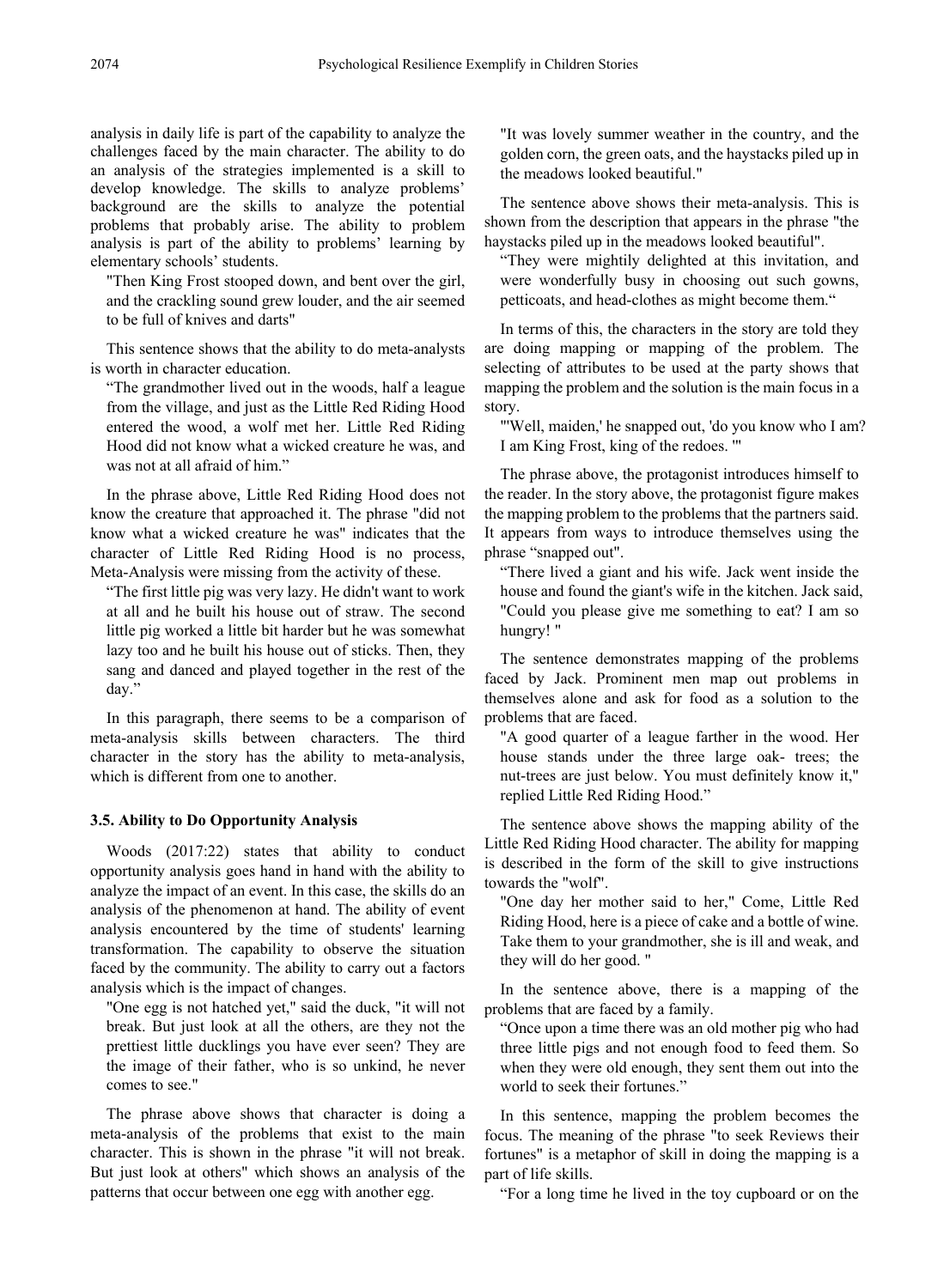nursery floor, and no one thought very much about him. He was naturally shy, and being only made of velveteen, some of the more expensive toys quite snubbed him."

The paragraph above shows that the ability to mapping the problem is part of the skill that is possessed by the main character. In mapping the problem, the main character is told to have the ability to make a description of the problem at hand.

"The mechanical toys were very superior, and looked down upon everyone else; they were full of modern ideas, and pretended they were real. The boat model, who had lived through two seasons and lost most of his paint, caught the tone from them and never missed an opportunity of referring to his rigging in technical terms."

This paragraph indicates that the mapping problem is an ability which is possessed by the main character. It is seen from the exposure of how work equipment is an ability which is possessed by the main character.

# **4. Discussion**

Cooke (2017:48) states that performance skills in the resilience process are the ability to perform problem analysis that has been growing. In line with the student's mental development, resilience is a necessity owned by individuals to build individual learning conformity. In terms of building individual learning conformity, resilience skills are to develop the skills to undertake efforts to maintain conformity themselves in the learning process to teach. Learning conformity in the learning process to teach is a factor key to perform the acquisition of the teaching materials. In terms of increasing the ability of a student to do the process resilience, the skills to carry out the learning process are the dominant factors and help create the teaching and learning process that is following the demands of the times.

### **4.1. Self-Conformity in the Learning Process in Primary Schools**

Cooke (2017:48) states the learning process to teach in a school base is an ability that is obtained from the integration learning process to teach. In the process of developing abilities and self- skills, the ability to understand the process being integrated with the conditions of the community is a necessity, although learned in the learning process in the elementary school environment. The capability development process in literature study is an ability which should be owned by the teacher. Thus, the ideas above could be seen in Table 1.

The capability to conduct resilience process is the ability to understand the skills process which includes the process of developing abilities in terms of skills to think following the literary process in elementary school. In terms of this, it is an increase in the self-skills although passed by the learners in the neighborhood school basis.

### **4.2. Increased Individual's Ability to Adjust the Discussion Topic**

Pendall, Foster, & Cowell (2010:71) state that ability to adjust the topic conversation is a factor that is even considered. Individuals who have the ability in terms of resilience despite learning are able to accept the abilities and skills that are exemplified from children's stories. Thus, the ideas above could be seen in Table 2.

Children's story who themed the ability for resilience is the children's story that is based on the ability of individuals in terms of accepting themselves or individuals. Receiving a shortage of individuals is a factor that is not able to be released from resilience, which is based on processing skills and the ability to conduct a study of the self itself. In terms of improvement capabilities and self-skills, the individual even adjusts with the ability that is developed to carry out a study of literature children. Resilience topic over many teaches the ability of individuals to adjust the topic conversation.

**Table 1.** Taxonomy of Self-Conformity in the Learning Process in Primary Schools

| Being Communicative             | Being Attractive                                        | Being Open Minded         |
|---------------------------------|---------------------------------------------------------|---------------------------|
| involving the physical presence | Being friendship                                        | Changing the mindset      |
| Yielding to group value         | Giving certain types of idea                            | Recognizing others idea   |
| Acquiring a group acceptance    | Have attractive body language                           | Share new ideas           |
| Internalizing the norms.        | Being active to reach better forthcoming<br>opportunity | Developing the life goals |

**Table 2.** Taxonomy of Increased Individual's Ability to Adjust the Discussion Topic

| Mastering Discipline           | Managing Self Control    | Preparing Precisely         |
|--------------------------------|--------------------------|-----------------------------|
| Improving the argument quality | Exchanging the knowledge | Focusing on the progress    |
| Rationing the ideas            | Controlling the ego      | Discussing the ideas        |
| <b>Avoiding Arrogances</b>     | Thinking Creatively      | Producing the new knowledge |
| Convening Others               | Working together         | Creating general values.    |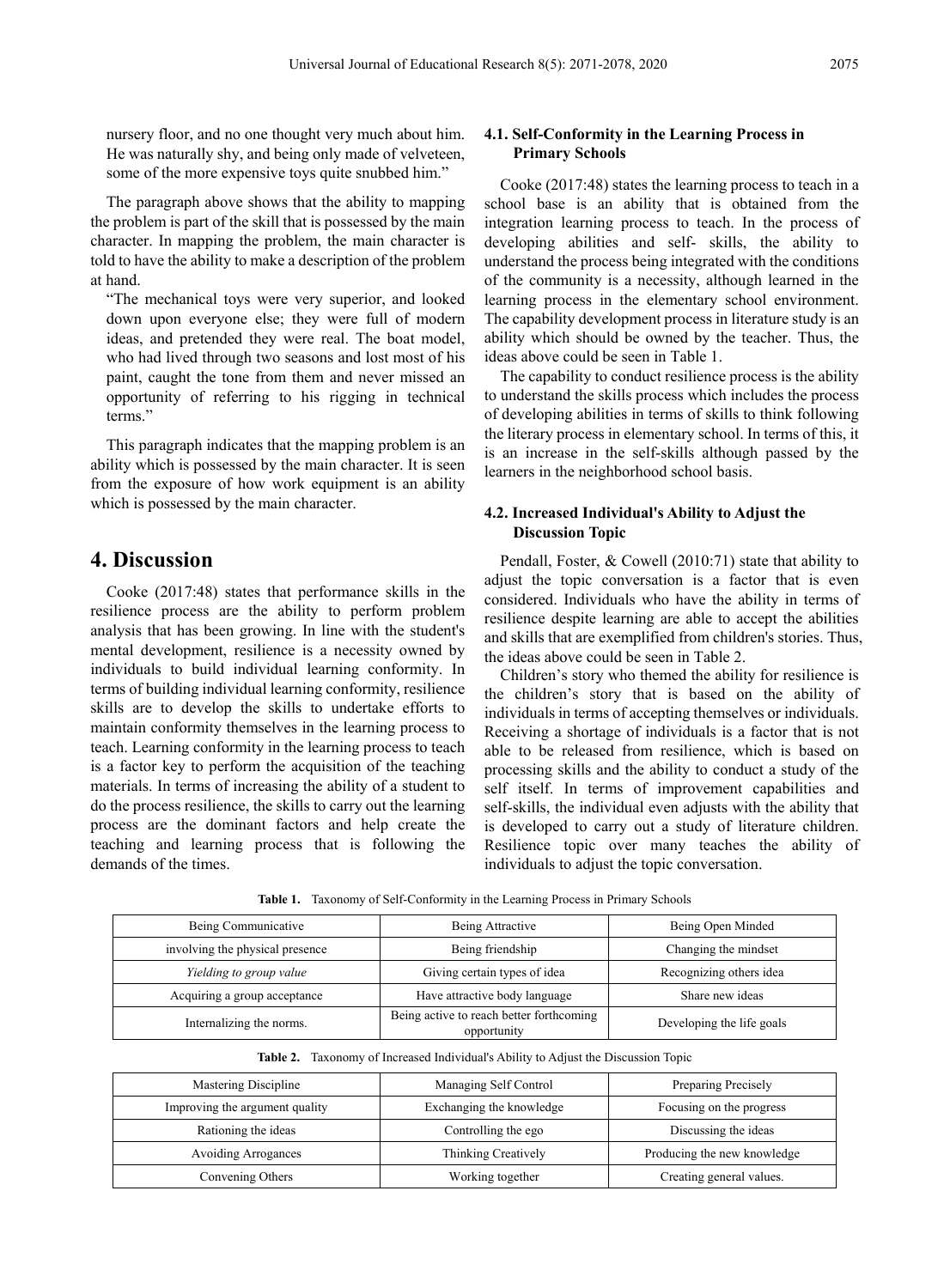## **4.3. The Skills for Carrying out a Self- Adaptation Process**

Sools & Hein Mooren (2012:2) state that resilience is an ability that puts on the analysis of the skill that develops with the ability to perform the process adaptation. Skills are developed in the process resilience which is closely related with the development skills to perform the adjustment yourself with the environment. The capability development process in conducting literary analysis is part of the ability to carry out an analysis of developing self-potential in the development process for individuals and the characteristics of the children's stories which are taught in the classroom. Thus, the ideas above could be seen in Table 3.

Topics that were developed in the children's stories that are taught in the classroom focus on the skills to develop a process internalization themselves to the process development of the characteristic people each respectively. Skills to perform resilience are learning to develop the ability to adapt themselves.

## **4.4. The Ability to Make Self Existence in the Learning Process**

Ewert & Yoshino (2011:36) state that the development process of the individual and identity self, develop skills for the existence of the self in the learning process is a factor that is used in the development skills literature in school basis. The ability to conduct resilience processes is the ability to develop creative processes for developing individuals in the elementary school environment. To perform the development process, the existence learning,

characteristics development and self-identity is a process developing the skills that focus on the skills of each individual to process the learning materials. Thus, the ideas above could be seen in Table 4.

In the development process the self-characteristics, the skills to develop the real based education in the teaching and learning process is an ability which is owned by the school teacher in elementary schools on the process resilience learning-based using the children's story. Resilience Learning-based is a skill to perform learning in showing self-existence.

## **4.5. Enhancing the Skills for Conducting a Self - Actualization Process**

Ewert  $& Yoshino (2011:37)$  state that the ability to carry out the process self - actualization is a process developing individual character. Resilience skills processes are closely related to the ability to develop mental endurance in the process self - actualization. In the process of mental development and self-actualization, resilience capability which has been taught in the children's story is a part that is not integral to developing characteristics individually which reflects an increase in the local culture. Thus, the ideas above could be seen in Table 5.

The focus of development is the capability to perform resilience is the capability to conduct studies on the children's moral development. The individual who provides the opportunity to develop the characteristics is associated with the increase in learning process. Resilience capabilities are a skill to do in actualizing themselves following the conditions they are developing.

| Being Adaptive to Changing  | Respecting Others                    | Influencing Others                    |
|-----------------------------|--------------------------------------|---------------------------------------|
| Compassing the knowledge    | Developing a new goals               | Understanding the values of the group |
| Improving the consciousness | Determining impact factors           | Questioning on new information        |
| Utilizing the information   | Working effectively                  | Having a self-awareness               |
| Spreading the public data   | Describing the context to the others | Working intelligently                 |

**Table 3.** Taxonomy of Skills for Carrying out a Self- Adaptation Process

**Table 4.** Taxonomy of Self Existence in the Learning Process

| Involving others to learn          | Learning Continually                 | Following the Process             |
|------------------------------------|--------------------------------------|-----------------------------------|
| Defining the new understanding     | Memorizing the values                | Illustrating the concept          |
| Describing the life based learning | Locating the source of the knowledge | Recitation the key points         |
| Illustrating the ideas             | Recording the progress               | Listing the ideas                 |
| Interpreting the message           | Explaining the message to others     | Quoting other people works wisely |

**Table 5.** Taxonomy of Conducting a Self - Actualization Process

| Respecting Others              | Having Self Esteem           | Thinking Positively               |
|--------------------------------|------------------------------|-----------------------------------|
| Reframing the others' behavior | Inferring the self-awareness | Adapting to the new circumstances |
| Grading the priority           | Developing the mindset       | Inventing the new formulation     |
| Calculating the risk           | Growing the maturity         | Developing the new treatment      |
| Creating an empathetic         | Rising to be prudent         | Reacting in an appropriate way    |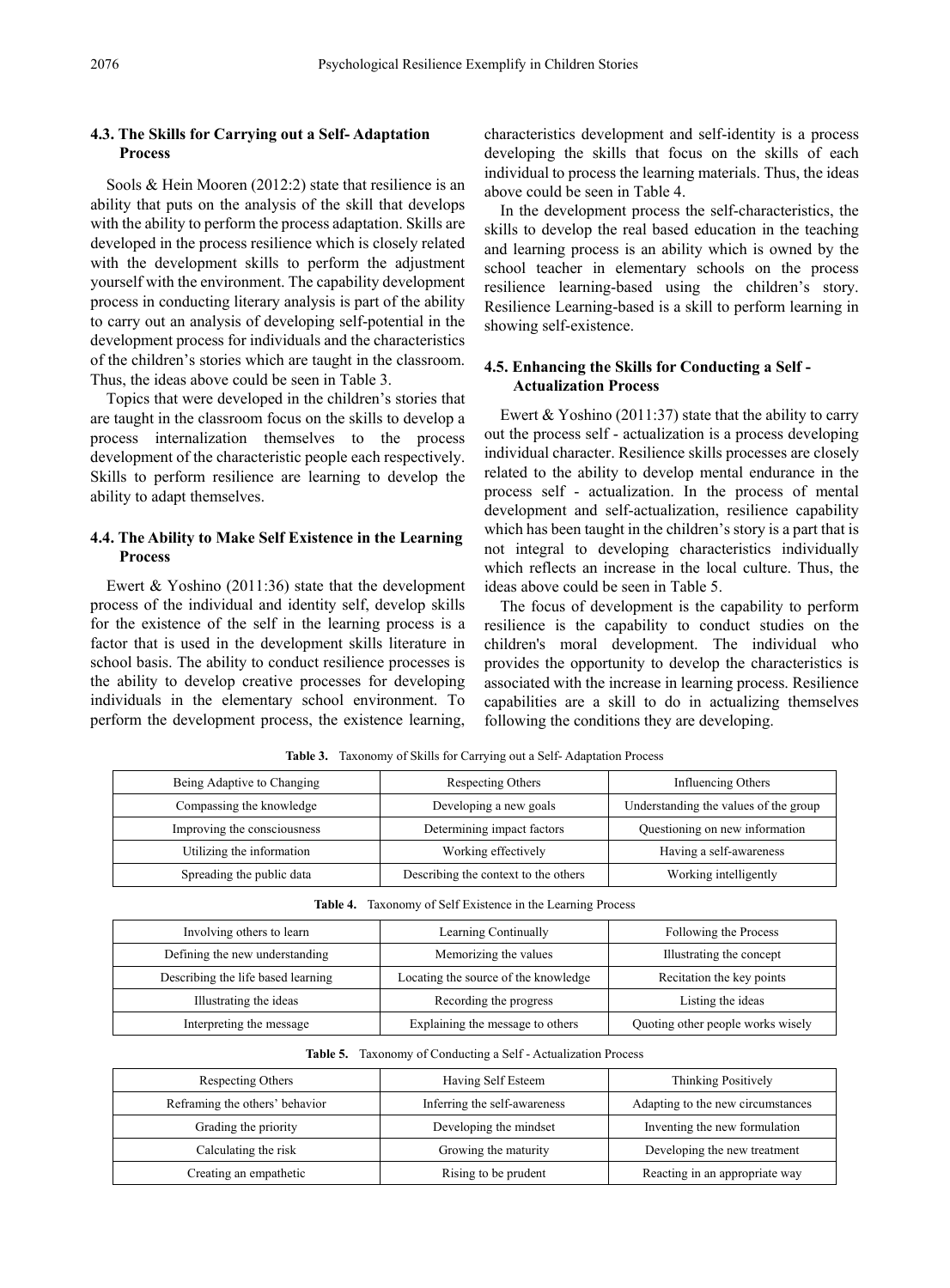#### **4.6. Ability for Self-Acceptance**

Sheffi (2005:2) states that skill to conduct resilience processes is the ability to improve skills in terms of individual abilities. In terms of improvement skills, the ability to perform analysis on the performance of the individual becomes a reflection of the process self-acceptance. In the process of self-acceptance that is based on the ability to conduct resilience, the skill to make changes is part of the ability to carry out an analysis self transformed processes in daily life. The introducing process in a resilience process is a part development stage on elementary school-age children. Thus, the ideas above could be seen in Table 6.

Resilience is part of the development process for competition in the global era. The resilience capability is closely related to the ability to perform self-acceptance on the condition that is encountered.

#### **4.7. The ability to Analyze Cause and Effect**

Randall, Baldwin, McKenize-Mhor, Mc Kim & Furlong (2015:155) state that the skills to conduct resilience processes are factors in the development abilities and skills. In the process of developing resilience, facts were developed from children's stories that carried out the analysis, the process, the abilities and skills of individuals. In terms of the development of the ability, the following skills of individuals show that resilience is a factor that allows character development for the individual. Thus, the

ideas above could be seen in Table 7.

Individuals respectively put forward the development relations meaning in each item that exists in the story -based resilience that exists in the children's story. The development process based on ability to conduct resilience is an effort to develop characteristics that reflect the needs in the process of developing individual characteristics. The ability to conduct resilience is a process analysis cause and effect.

#### **4.8. Skills for the Problems Interpretation**

Woods (2017:21) states that the ability and skills to conduct analytical studies are a factor to be considered in the process of developing the ability to conduct resilience. In the process of character education and self-identity, the skills to carry out the process resilience is an ability that is unique and even learned in life. Thus, the ideas above could be seen in Table 8.

In the development process resilience capability, learning factors to interpret the problem is partly a learning process that emphasizes on the development characteristics and individual self-identity. The self-development practice is closely related to the skills that are owned by an individual to perform resilience based on problem settlement. The ability for resilience is a process to do the meta-analysis followed by encountered problems. Resilience is the ability to increase the capability problems' coping.

| Table 6. | <i>Taxonomy of</i> Self-Acceptance |  |
|----------|------------------------------------|--|
|----------|------------------------------------|--|

| Seeing Positively                   | Familiarizing with Others   | Aware on the Problems       |
|-------------------------------------|-----------------------------|-----------------------------|
| Summarizing the viewpoints          | Inferring the self-analysis | Illustrating the perception |
| Comparing the designs               | Developing the outlook      | Recitation the impression   |
| Associating the thoughts            | Growing to the adulthood    | Listing the values          |
| Expanding the others interpretation | Escalating to be careful    | Being honest                |

|  | <b>Table 7.</b> Taxonomy of Analyze Cause and Effect |  |  |  |  |
|--|------------------------------------------------------|--|--|--|--|
|--|------------------------------------------------------|--|--|--|--|

| Considering the Audience                   | Speaking Wisely               | Updating the Knowledge Recourses |
|--------------------------------------------|-------------------------------|----------------------------------|
| Summarizing the philosophies               | Comparing the ideal notion    | Distinguish the ideas            |
| Comparing the notions                      | Contrasting the key structure | Extending the mindfulness        |
| Associating the concepts                   | Explore the perception        | Representing the new cognizance  |
| Expanding the others people points of view | Producing the new method      | Generating new life environment  |

| Table 8. |  |  | Taxonomy of Problems Interpretation |
|----------|--|--|-------------------------------------|
|----------|--|--|-------------------------------------|

| Interpreting the Data    | Designing the Solution      | Interpreting the Message      |
|--------------------------|-----------------------------|-------------------------------|
| Solving the problems     | Applying the idea           | Representing the real example |
| Discovering the solution | Demonstrating the knowledge | Generating new setting        |
| Reporting the process    | Producing the designs       | Doing the best                |
| Preparing the new plan   | Administer the procedure    | Expanding the knowledge       |